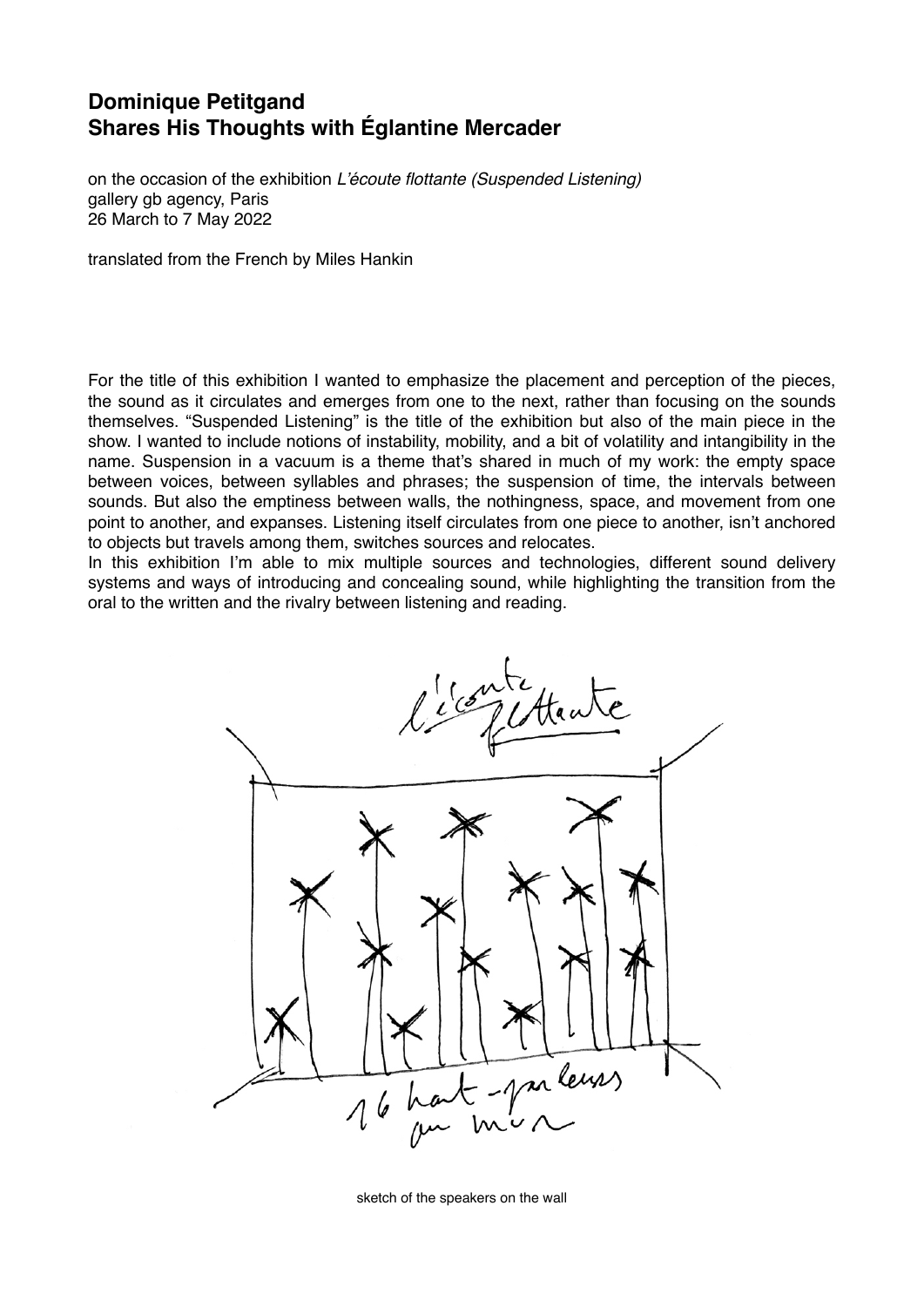## *L'écoute flottante (The suspended listening)* Sound installation with 16 speakers and 2 screens

Multiple voices mix in a mural of a conversation. In diminishing order, words are fragmented, suspended in the void and truncated—from sentence to word to syllable until ultimately to breathing, snickers, coughs, humming and exhalations. As with the speakers, the voices are spread across the wall in a constellation and circulate from one place to another according to their own twists and turns.

The short sentences sound like excerpts from stories, conversations and other multiple contexts, yet give the impression that the main meaning is missing. In fact, these are not only phrases taken from recordings I've been using for years, but also extracts from older and more recent works. The installation brings together fragments from more than twenty other pieces.

By editing the sentences, they're reframed and take on if not the status of aphorism, at least they become mild affirmations, singular and enigmatic. Sometimes the edits can result in abstraction. It's a risk I take knowingly, aware that the abstraction is counterbalanced by the very strong presence of reality, of the material presence of voices and varieties of enunciation: the nature of voices, the sonority, the breath and exhalations, the pace, the hesitation, the accent...all of that human presence.

The voices appear in a void and are punctuated with sporadic silences. Each silence, an abrupt and sudden halt, is loaded with the tension that emerges upon the suspension of human presence and its possible return. A return that's expected, hoped for, and delayed. Every silence is like a bridge linking two moments, a space able to harbor all our expectations.



sketch view of the plan of the installation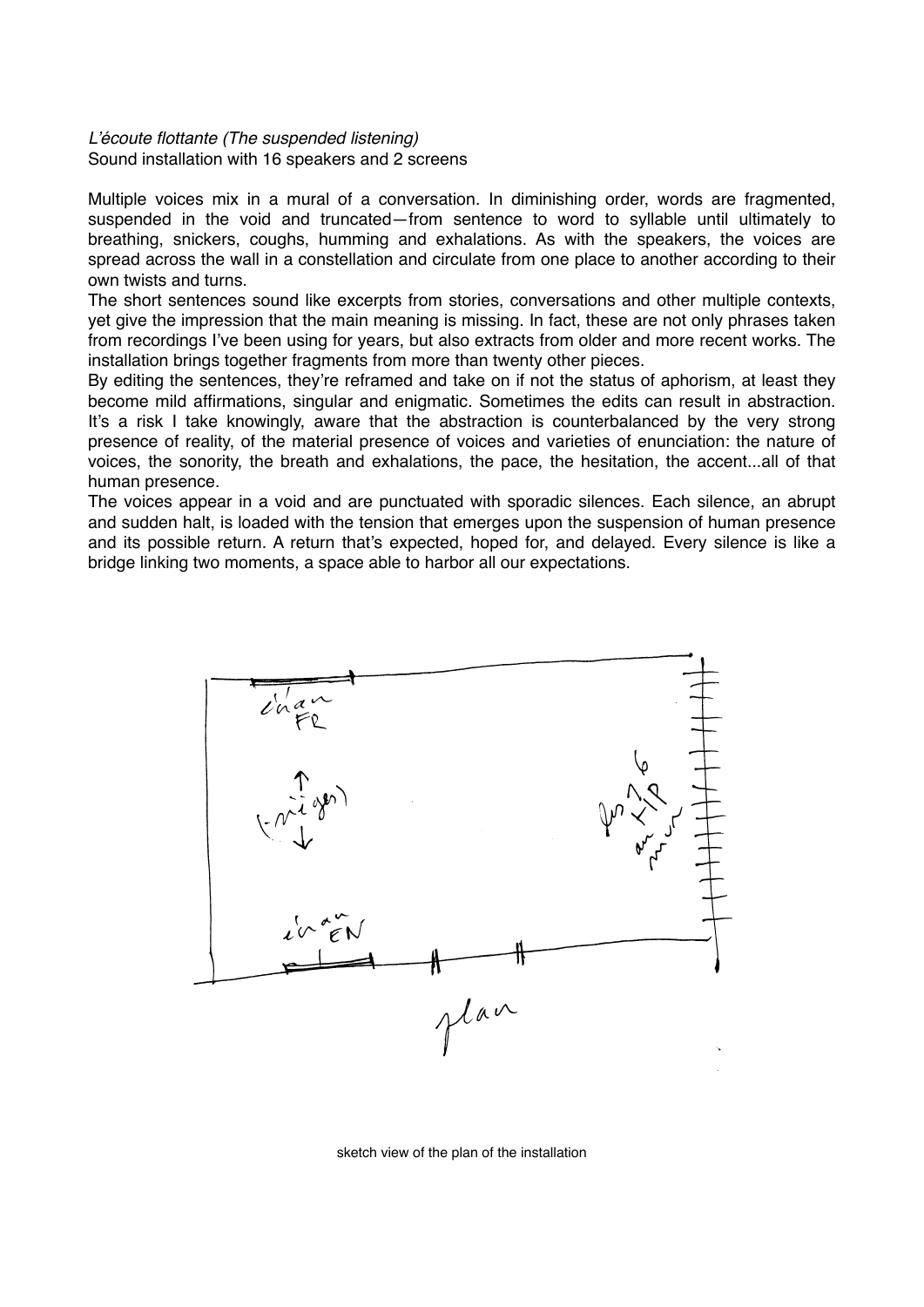Two adjacent monitors, one for French, one for English, transcribe the collection of audible words. But only those that are intelligible. At the beginning I only intended to provide an English translation, but that got complicated and then expanded. I realized that a visual transcription of the phrases was useful for everyone, including Francophones. So I translated from French to French, and focused on the gap between listening and reading. The appearance on screen of what one is hearing becomes a hook for hearing, a support, at the risk of redundancy or dissonance (since hearing is not reading).

## *Soupirs*  Sound installation with vinyl and 1 speaker

*Soupirs* is a suggested accompaniment, an intermittent musical presence, either in a corner or out in the center of a space, like a fountain or a clock that chimes from time to time. It doesn't operate on schedule, but rather on demand, for a fixed duration (the length of a vinyl record). It's a musical ambiance to which one pays full attention or not, it can be ignored or not, with long silences between notes.

The length of the silences is unequal, making the flow of time irregular, wobbly and arbitrary. Just as with the voices installation, the long or short silences between notes are loaded with the tension of the suspension of a musical presence and its potential return.

This is one of the few pieces of mine where I delegate the initiation and the timing of listening. Typically these factors are part of the structure of the piece. Here they are open and shared.



sketch pedestal and vinyl turntable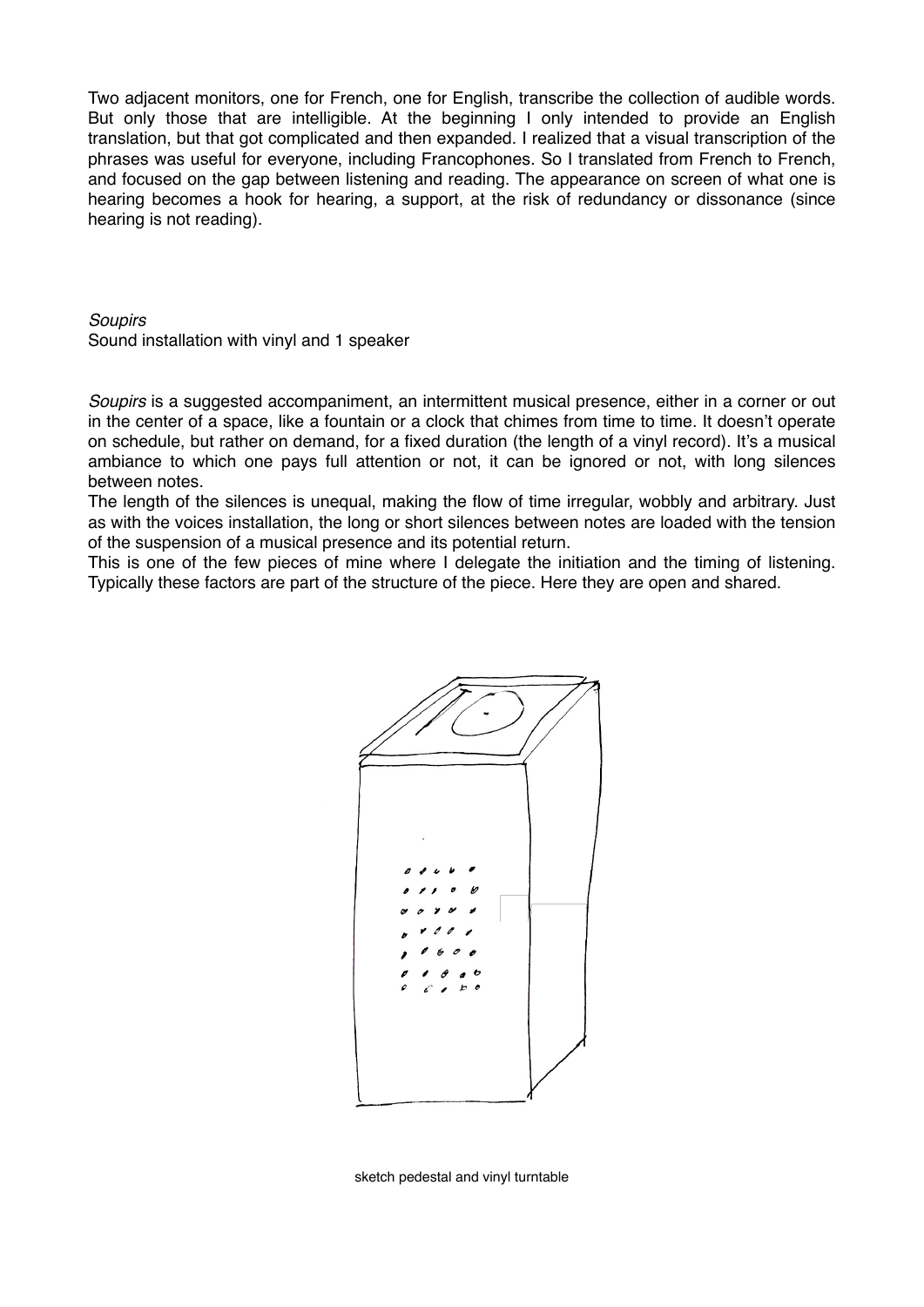## *Les voix blanches (map)* / *Light voices (map)*  Print - French version and English version

I've always transcribed my works. Once I finish editing, the transcription makes the text visible and formal. It's something that comes afterward, and can take many forms. This map is one of those forms. Neither linear nor vertical like most of the transcriptions that I publish in books or catalogs, this time it's spatial, panoramic, geographic, like a map that fills the entirety of an enormous white page. Enormous in the sense that the dimensions I've chosen are to a scale such that the image produced and hung on the wall are bigger than a person. Big enough to get lost in, so you have to step back to see the whole of it, and at the same time have to get close to read and understand the details.

> $\mathbf{I}$ I don't / know

 $\overline{1}$ I don't / know when I don't / know when I don't / know / when / but I changed

I feel I feel differen / t

oh I'd have a normal expression

 $y / et$ I have I have things in in  $min/d$ y / et / I have things in / min / d

the  $/$  hea  $/$ 

 $\ln \frac{1}{2}$ when / the / door was closed there was / no light it was very / very dark and it's true there was absolutely no light

and then and then / it starts and well we are scared

view of a fragment - English version

there